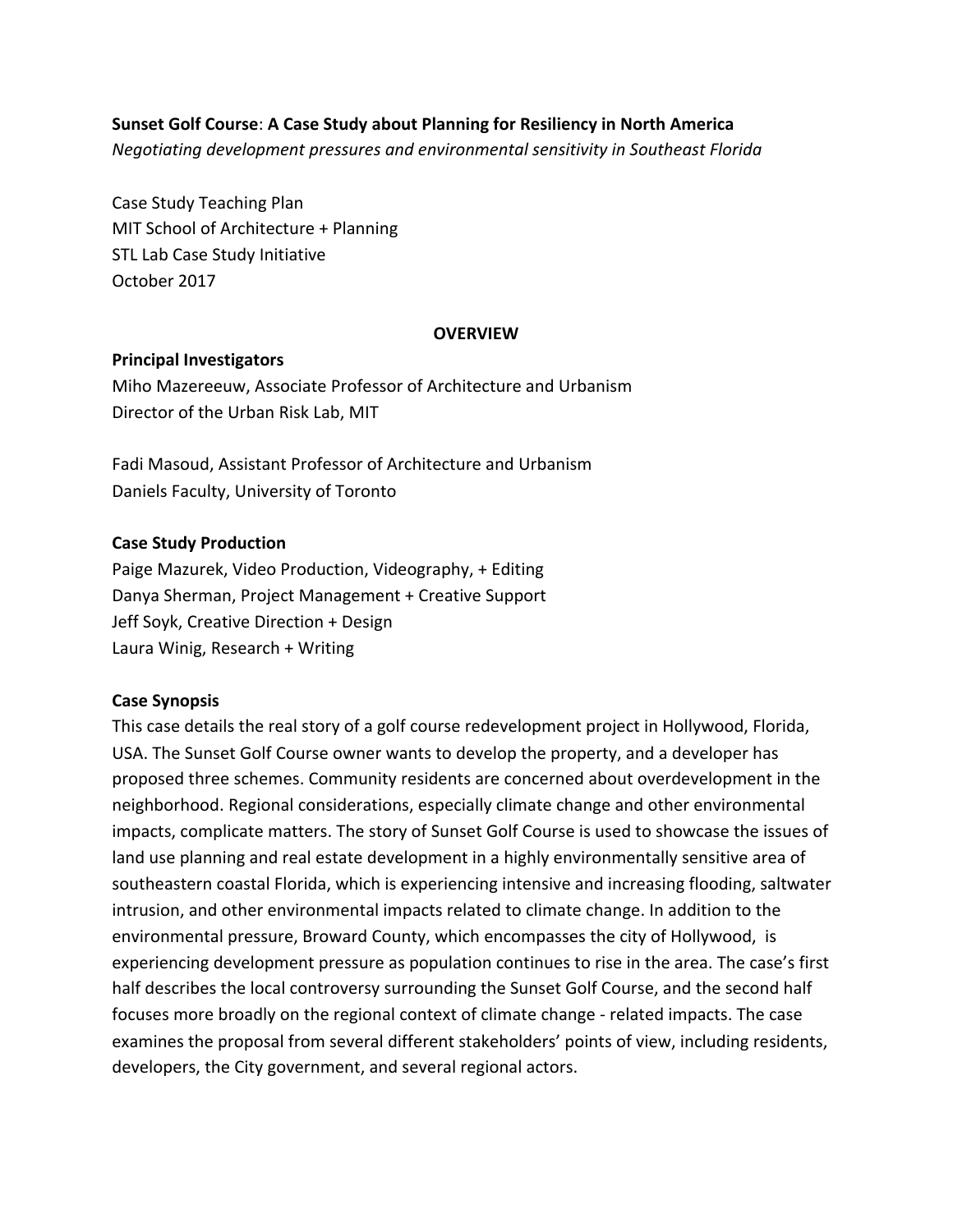# **Target Group**

This case is appropriate for graduate students in urban planning, environmental planning, real estate development, and architecture.

# **Learning Objectives**

After completing the case and participating in the group discussions, students should understand that effective resiliency planning should be regional, cross-disciplinary, and longterm, and that local / discipline-specific decisions should take into consideration all stakeholder needs and impact beyond the project site.

# **USING THE CASE STUDY**

The case study is only available online, presented in a new interactive multimedia format being pioneered by the MIT Case Study Initiative. The case study is designed to be accessed through the Google Chrome browser only. Chrome can be downloaded free of charge <u>here.</u><sup>1</sup>

The case study should take students an average of 60 minutes to complete. It is suggested that professors/instructors assign the case as pre-work to be completed in advance of an in-class discussion and workshop.

# **Navigation Instructions:**

After a brief user tutorial, students should click "Begin" to start. A short video, taken from local news, will begin playing automatically. Students will then move through the case using the main navigation buttons at the bottom center of the window. Clicking "Next" will move students to the following chapter, while clicking "Prev" will take them to the previous chapter. Each chapter contains a piece of "core" media, which is full screen, and a series of pieces of supplemental, or "tiered" media, which can be accessed by clicking on the icons on the top right hand of the window. Each chapter contains different pieces of "core" and "tiered" media as outlined below.

Clicking on the button between "Prev" and "Next" will show a menu of the Chapters in order, and when hovering over each piece of core media, the tiers associated with each of them will appear.

Since the case study is in beta version, several functions are still being developed - including Closed Captioning, the "All Media" button, and a few others.

<sup>&</sup>lt;sup>1</sup> https://www.google.com/chrome/browser/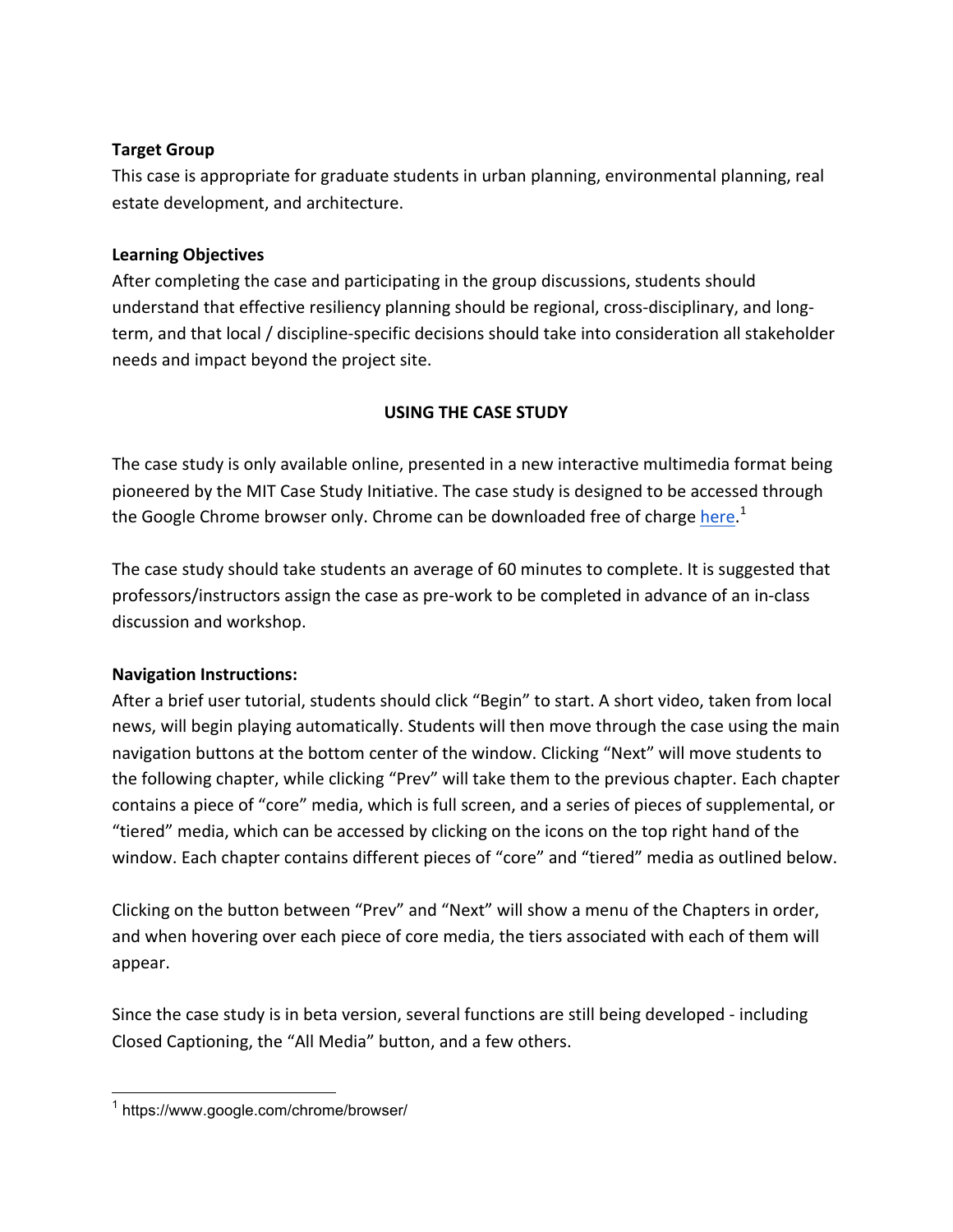# **Case Outline**

| Chapter        | Core Media                                                                     | <b>Tiered Media</b>                                                  |
|----------------|--------------------------------------------------------------------------------|----------------------------------------------------------------------|
| $\mathbf{1}$   | Local 10 News Segment<br>Video - 2:39                                          |                                                                      |
| $\overline{2}$ | <b>Case Introduction</b><br><b>Text</b>                                        |                                                                      |
| 3              | The Neighborhood<br>Video - 2:23                                               | Satellite Map                                                        |
|                |                                                                                | Yelp Review                                                          |
| $\overline{4}$ | The Property<br>Interactive                                                    | <b>Property Fact Sheet</b><br><b>PDF</b>                             |
|                |                                                                                | <b>Score Card</b><br><b>PDF</b>                                      |
| 5              | CD Development's Three<br><b>Design Proposal Options</b><br><b>Interactive</b> | <b>CD Development Building</b><br>Renderings<br><b>Photo Gallery</b> |
|                |                                                                                | <b>Proposal Specifications Sheet</b>                                 |
| 6              | <b>Beyond the Property</b><br><b>Text</b>                                      | Neighborhood Housing Stock<br>Data                                   |
|                |                                                                                | Demographics<br>Data                                                 |
|                |                                                                                | <b>North Central Economics</b><br>Data                               |
|                |                                                                                | Section 8 & 202 Housing in<br><b>North Central</b><br>Data           |
| 7              | Activity 1                                                                     |                                                                      |
| 8              | Response to the Proposal -<br><b>Stakeholder Reactions</b><br>Video - 6:20     |                                                                      |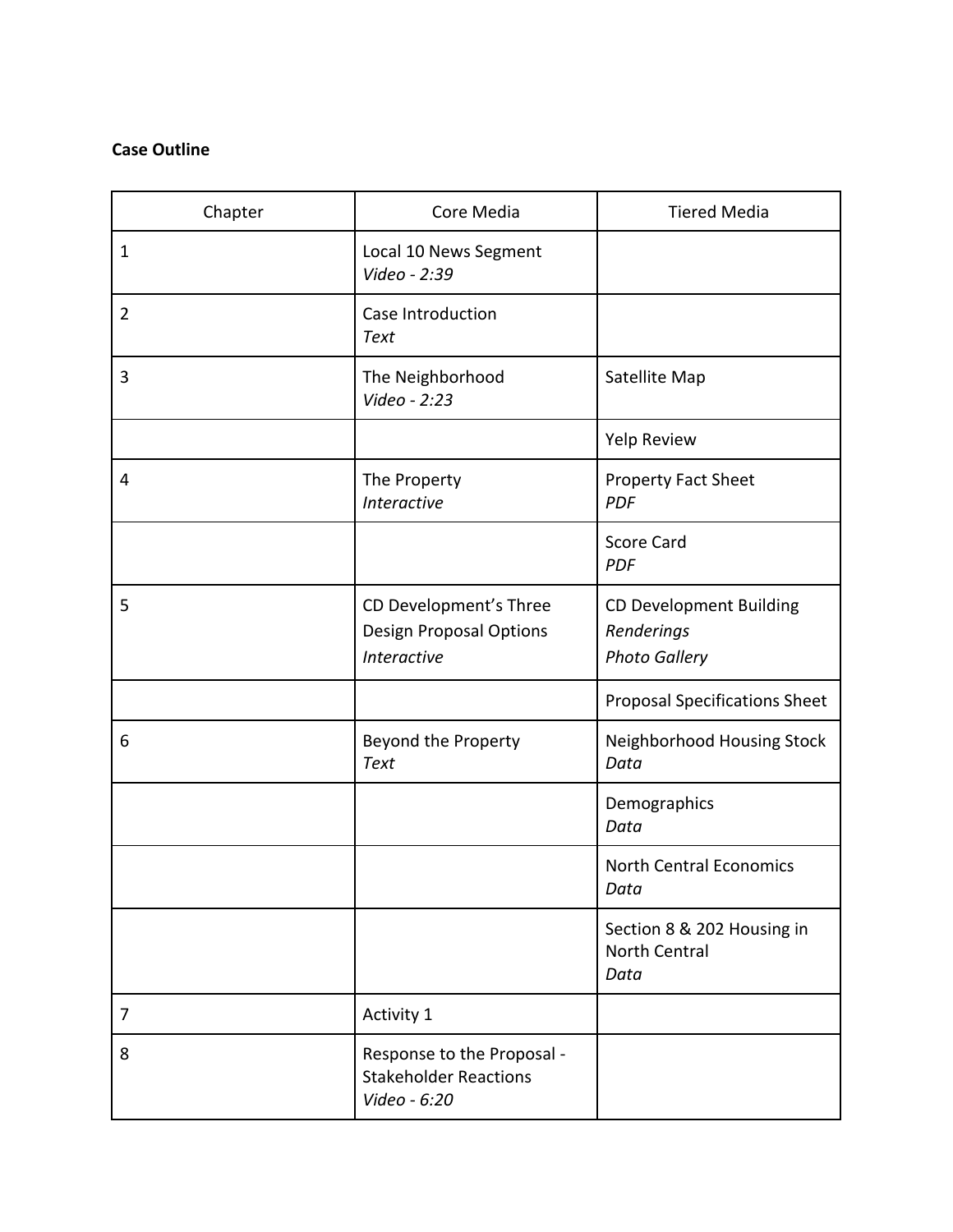| 9  | Flooding and Water<br>Management<br><b>Text</b>                                | Sunset Golf Course and<br><b>Water Management</b><br>Video - 2:00 |
|----|--------------------------------------------------------------------------------|-------------------------------------------------------------------|
|    |                                                                                | <b>Controlling Water</b><br><b>Text</b>                           |
| 10 | Water Management in<br><b>Broward County</b><br>Video - 4:12                   |                                                                   |
| 11 | Regional Climate Change<br><b>Text</b>                                         | Sea Level Rise Viewer<br><b>Interactive</b>                       |
|    |                                                                                | <b>Climate Change Observations</b><br>1:07                        |
|    |                                                                                | Images of Flooding<br><b>Photo Gallery</b>                        |
|    |                                                                                | Ground Water & Salt Water<br>Intrusion<br>Map                     |
|    |                                                                                | <b>Storm Surge Flood Extents</b><br>Map                           |
|    |                                                                                | <b>FEMA Flood Hazard Areas</b><br>Map                             |
|    |                                                                                | 1964 Vintage Florida Atlas<br>Map                                 |
| 12 | <b>Broward County</b><br>Video - 1:30                                          |                                                                   |
| 13 | South Florida & Broward<br>County - Regional<br>Characteristics<br><b>Text</b> | <b>Everglades Restoration</b><br><b>Primary Source Document</b>   |
| 14 | Response to Climate Change<br><b>Text</b>                                      | Real Estate Developer's'<br>Response<br>Video - 2:45              |
| 15 | <b>Options for Sunset Golf</b>                                                 | Residents' video - Options for                                    |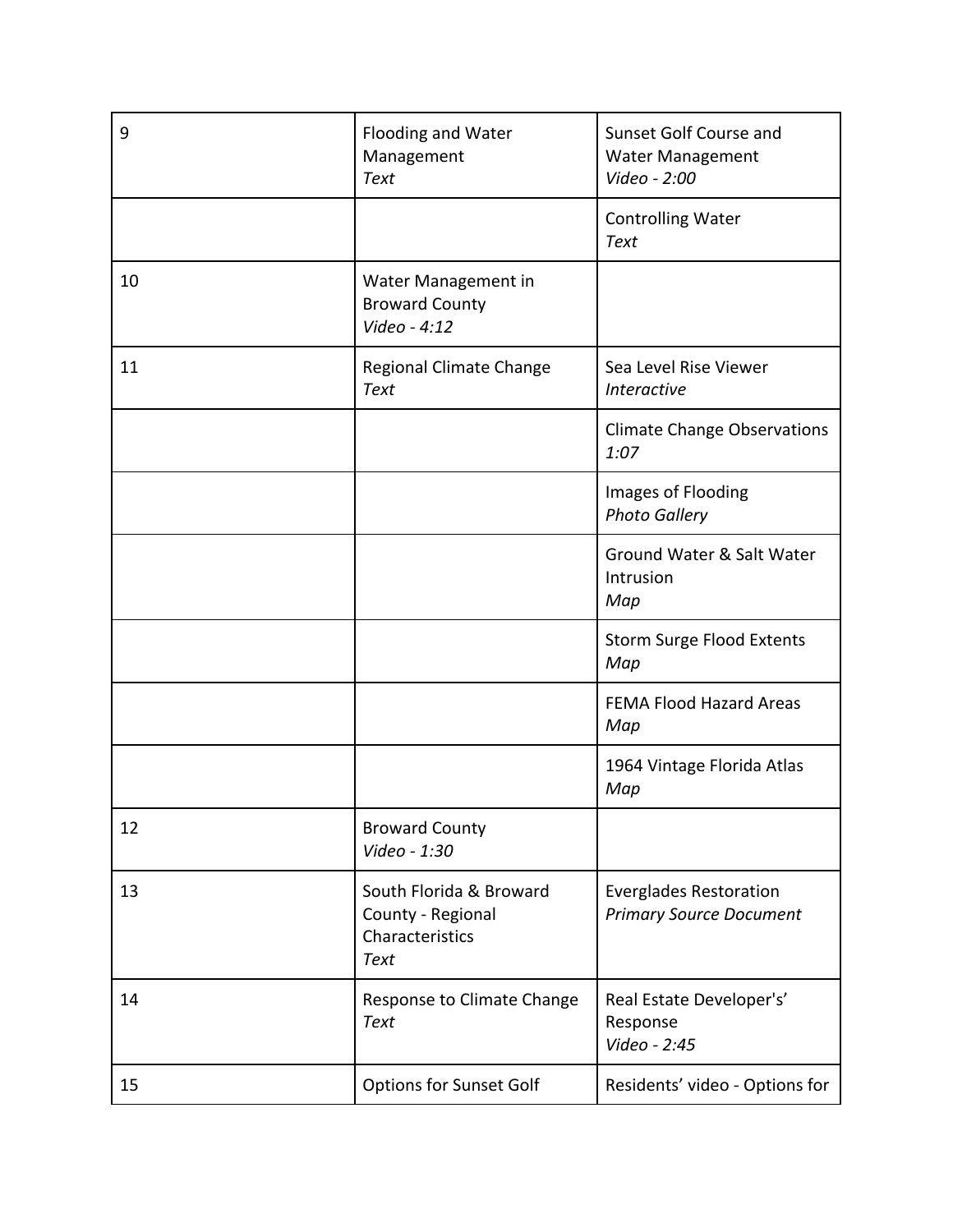|    | <b>Course Development</b><br>Video - 3:30                   | Sunset<br>Video - 1:09 |
|----|-------------------------------------------------------------|------------------------|
| 16 | <b>Activity 2</b>                                           |                        |
| 17 | Planning, Decision-Making,<br>and Resiliency<br><b>Text</b> |                        |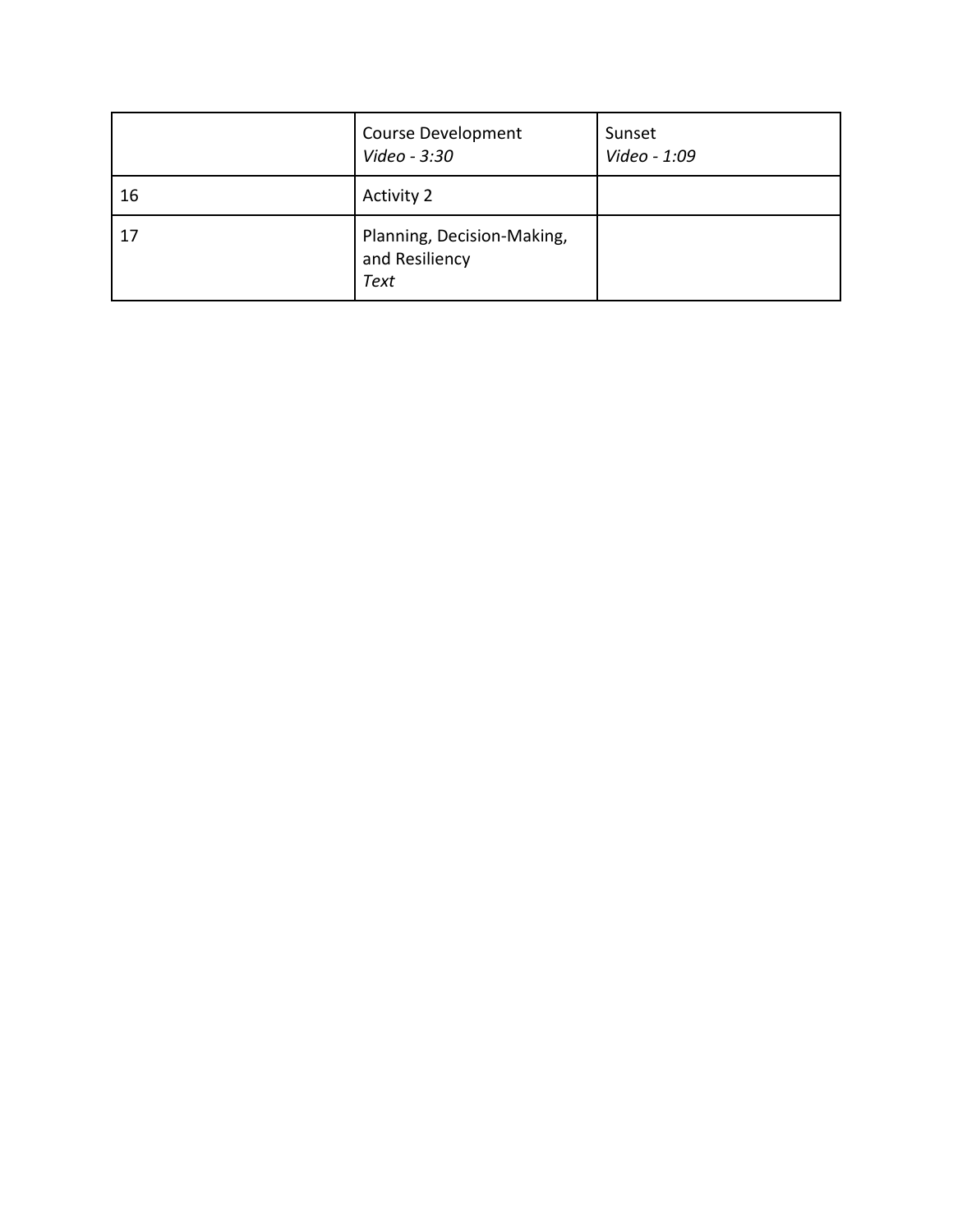## **TEACHING PLAN**

## A 45 - 70 minute class could be structured in the following way:

- 1. Class discussion (suggested discussion questions below): 20 40 minutes
- 2. Small Group Workshop: 10 20 minutes
- 3. Culminating Discussion: 10 20 minutes
- 4. Wrap-Up and Summary: 5 minutes

## **Questions for Class Discussion**

- 1. Who are the stakeholders in the development of the Sunset Golf Course? Of those stakeholders, whose voices are included in the case? Based on your experience with and knowledge of urban development, whose are missing?
	- a. Draw out local City of Hollywood versus regional Broward County, and beyond.
	- b. Some key missing voices:
		- i. Affordable housing advocates
		- ii. Community developers / community -based organizations
		- iii. Community leaders that are representative of other ethnic, age, and other demographics in the neighborhood
		- iv. Politicians Local, Regional, State, Federal
		- v. Environmental advocates
- 2. What underlying forces, pressures, and influences are each of those stakeholders responding to?
	- a. For example:
		- i. Save Sunset Golf Course resident activists densification pressures
		- ii. Other Hollywood residents we don't know, but what might we guess?
		- iii. City of Hollywood planners: budgetary constraints
		- iv. Broward County
		- v. Developers: \$\$
		- vi. Politics
- 3. What are some tools and trends currently used by planners and developers to make decisions about the best use for a developable parcel? Define them for the class as they come up.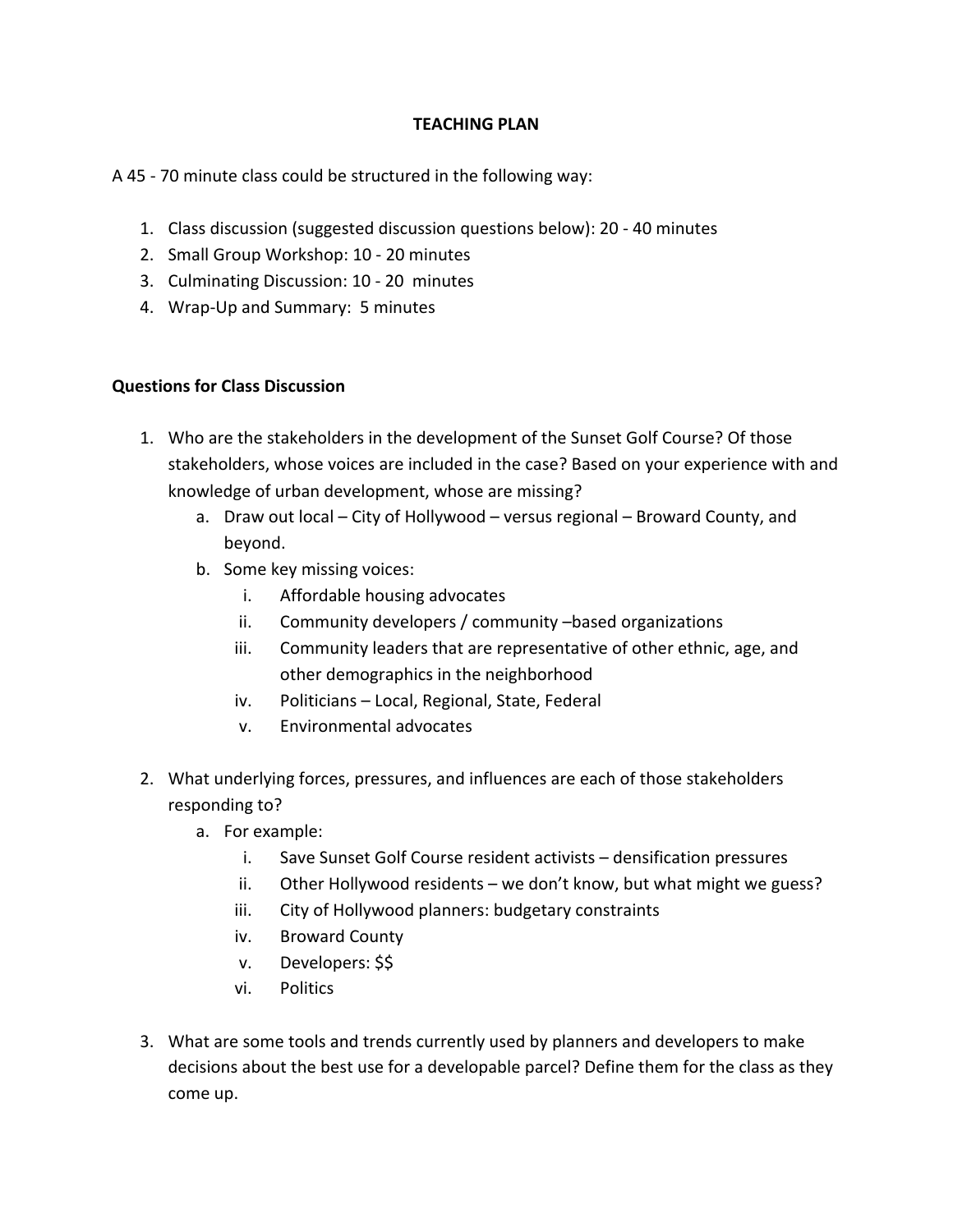- a. Land use zoning
- b. Insurance rates
- c. Approval process for the city
- d. Transit-oriented development
- e. Smart growth
- f. New urbanism
- g. What else?
- 4. If you were charged with recommending processes for deciding how to develop Sunset Golf Course, would you use any of the above mechanisms? Why or why not?

# **Workshop Agenda**

The case authors suggest that currently available and en vogue planning tools and trends do not take into account the environmental forces at play in Broward County (or in other environmentally sensitive areas). Given that reality, what new ideas can we brainstorm that might be better suited for making decisions about what to do with Sunset Golf Course?

- 1. Break students into groups of 4-5 people.
- 2. Ask students to begin brainstorming together working collaboratively how they might re-write policy, develop a community organizing strategy, design a new structure, or develop another strategy that would help the City of Hollywood figure out how to plan for a good use for the Sunset Golf Course parcel.
- 3. Professors may want to print or point students to some additional resources to have on hand, but only if necessary (and if it will not distract students from working on their own ideas) - such as the Broward Next Plan or documents from the Regional Climate Compact.

# **Questions for Culminating Class Discussion**

1. What conditions would you build off of to implement some of your ideas? In addition to the students' ideas, instructors might suggest: Some things to bring up:

- i. Progressive county government
- ii. Climate change mandate

2. What would need to change in order to implement some of your ideas? In addition to the students' ideas, instructors might suggest:

i. Anti-climate change politics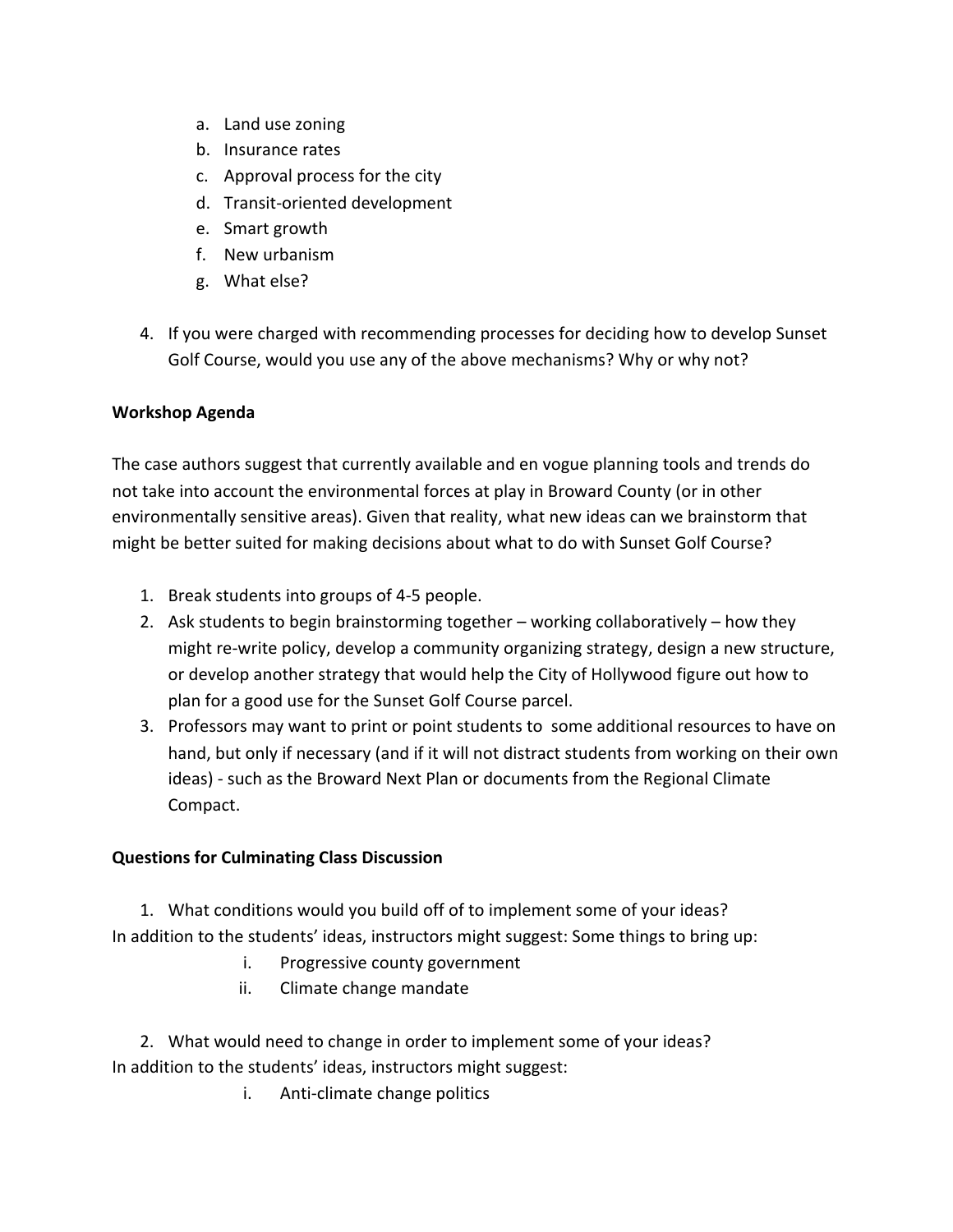- ii. Insurance policies
- iii. Regulations on developers
- iv. Regional coordination
- 3. What are some of the key challenges here?
- 4. What is the ideal course of action for the parcel and what's standing in the way of implementing that approach? In addition to the students' ideas, instructors might note:
	- a. Disciplinary boundaries the siloed nature of environmental planning vs. economic analyses.
	- b. Environmental systems don't adhere to property lines. Planners need new tools and protocols for developing with this reality in mind.
- 5. What can you take away for your own future practice as planners?

# **NOTES FROM PREVIOUS USERS**

Previous users have found it confusing that students change their answers between Activities 1 and 2. However, this is precisely the point. A key learning objective for the case is to show students that their recommendations may change when they take broader issues--such as regional impact--into consideration.

The case study team is aware that all voices of residents and other stakeholders are not represented in the case, and students are encouraged to think more broadly, and consider any missing constituencies and why they may not be involved in the development of the Golf Course. As practitioners and experts know, those who are involved in community meetings in a neighborhood are often not fully representative of all residents. Students are encouraged to think of ways the City of Hollywood - and other municipalities - might overcome this unevenness.